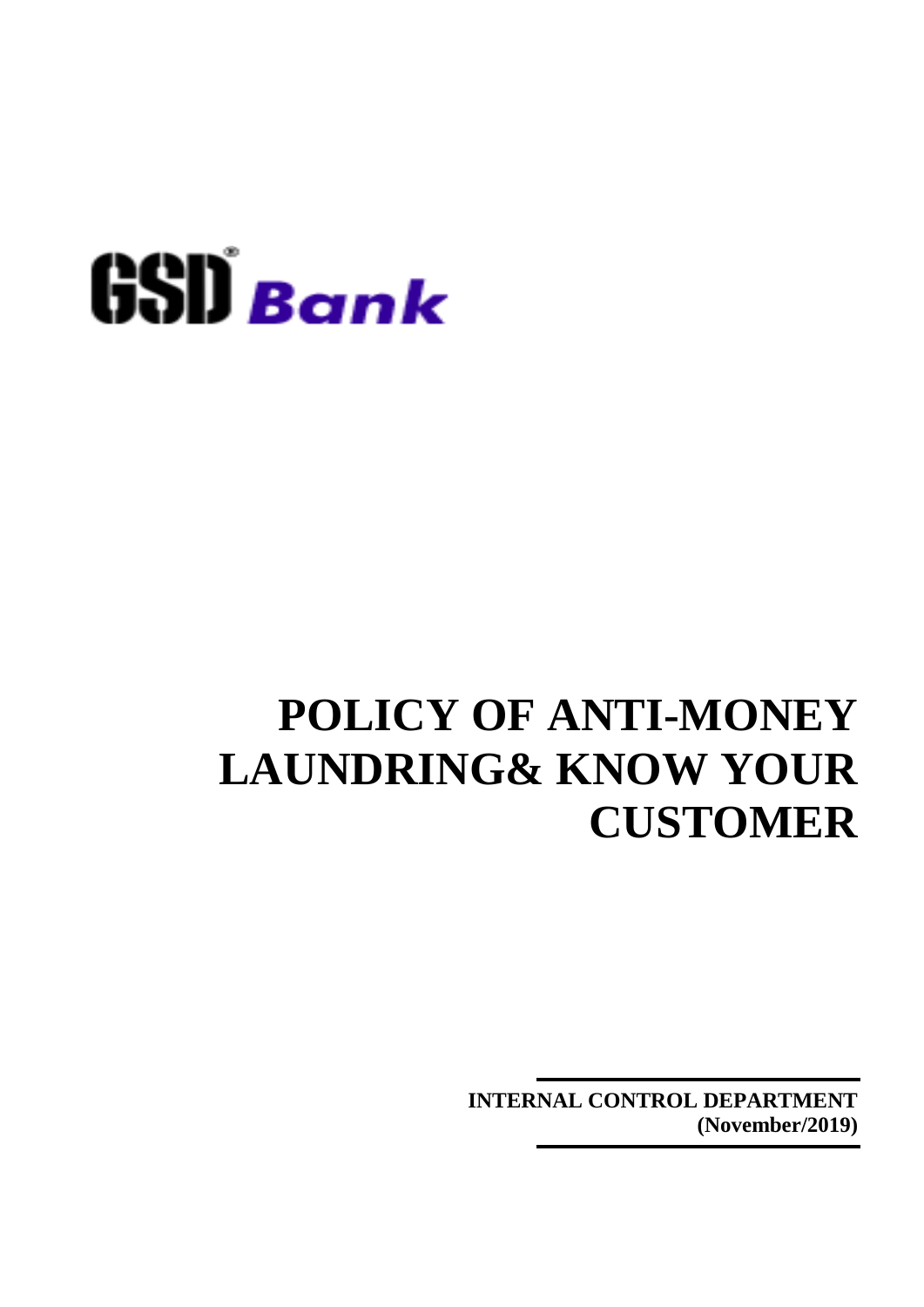

#### **CONTENTS**

|        | 1.4.1. |  |
|--------|--------|--|
|        |        |  |
| 1.4.3. |        |  |
|        |        |  |
|        |        |  |
|        |        |  |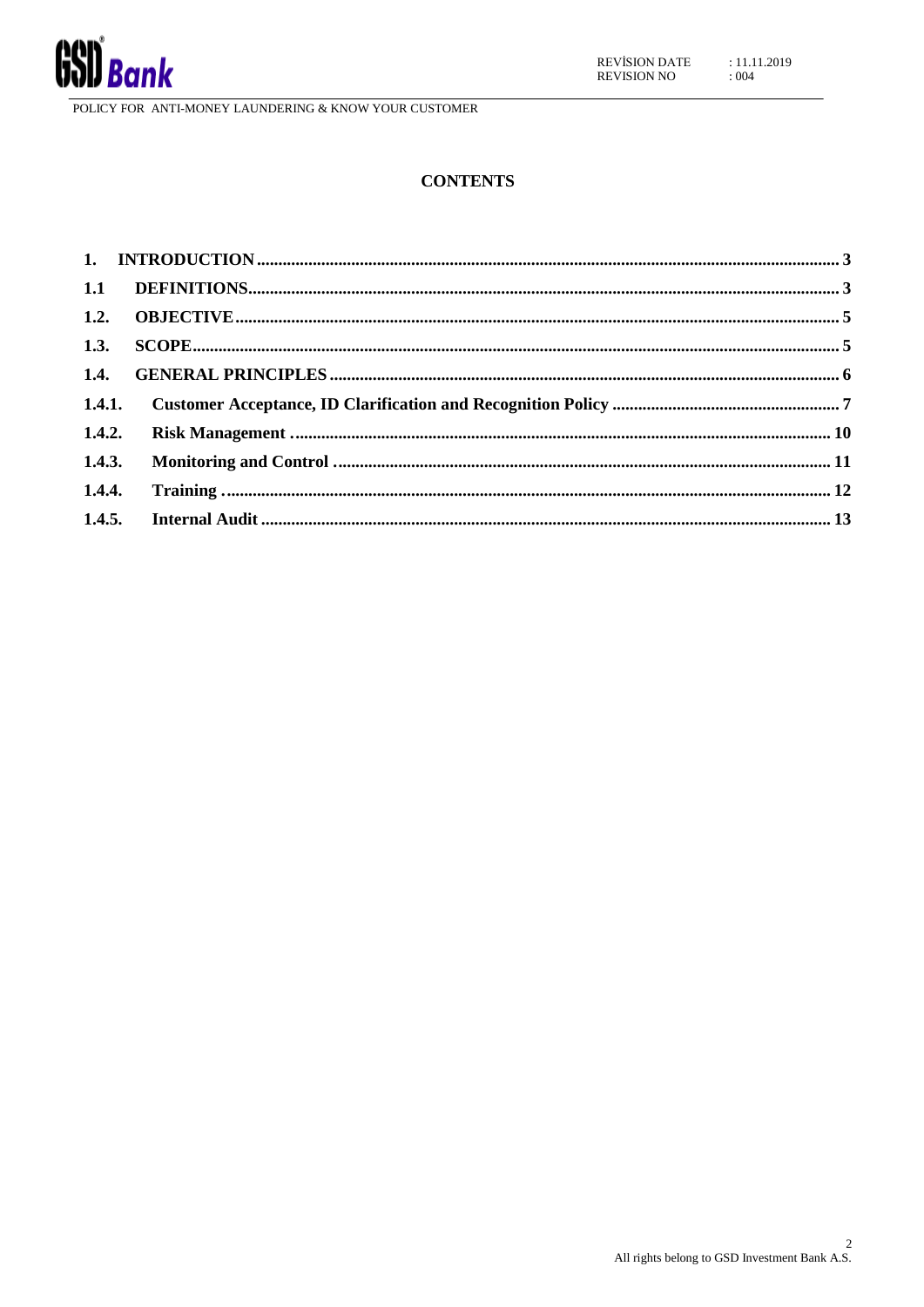

# <span id="page-2-0"></span>**1. INTRODUCTION**

This document defines the domestic policies and rules of the Bankwhich are established within the scope of the measures included in the adjustment program to be established with a risk-based approach in order to ensure compliance with the regulations and communiqués issued for the implementation of the Law No. 5549 on Prevention of Laundering Proceeds of Crime.

# <span id="page-2-1"></span>**1.1 DEFINITIONS**

In this Procedure, the these terms shall have the following meanings;

| Law:                           | Law No. 5549 on Prevention of Laundering Proceeds of Crime<br>dated 11/10/2006                                                                                                                                                                                                                                |
|--------------------------------|---------------------------------------------------------------------------------------------------------------------------------------------------------------------------------------------------------------------------------------------------------------------------------------------------------------|
| <b>Regulation on Measures:</b> | Regulation on Measures Regarding Prevention of Laundering<br>Proceeds of Crime and Financing of Terrorism published in the<br>Official Gazette No. 26751 dated 09/01/2008,                                                                                                                                    |
|                                | Regulation on Compliance: Regulation on the Compliance Program Regarding Prevention<br>of Laundering Proceeds of Crime and Financing of Terrorism<br>published in the Official Gazette No. 26999 dated 16/09/2008,                                                                                            |
| Proceeds of Crime:             | Means proceeds derived from crime,                                                                                                                                                                                                                                                                            |
| Money Laundering<br>Offense:   | Means the crime of processing the asset values resulting from<br>commission of a criminal offense for which the lower limit is<br>imposed for imprisonment of six months or more, with an<br>attempt to export or to hide its illegitimate source and to<br>convince that it is obtained in a legitimate way, |
| The Ministry:                  | Republic of Turkey Ministry of Finance                                                                                                                                                                                                                                                                        |
| MASAK:                         | Republic of Turkey Ministry of Finance the Financial Crimes<br><b>Investigation Board</b>                                                                                                                                                                                                                     |
| Examiner:                      | Finance Inspector, Account Specialist, Customs Inspector,<br>Revenues Controller, Bank Examiner, Treasury Controller,<br>Banking Regulation and Supervision Specialist and Capital<br>Markets Board Specialist,                                                                                               |
| Bank:                          | GSD Investment Bank A.S.,                                                                                                                                                                                                                                                                                     |
| Personnel:                     | GSD Investment Bank A.S. Personnel working in the<br>headquarters, domestic branches, agencies, representatives and<br>commercial agents and affiliated units,                                                                                                                                                |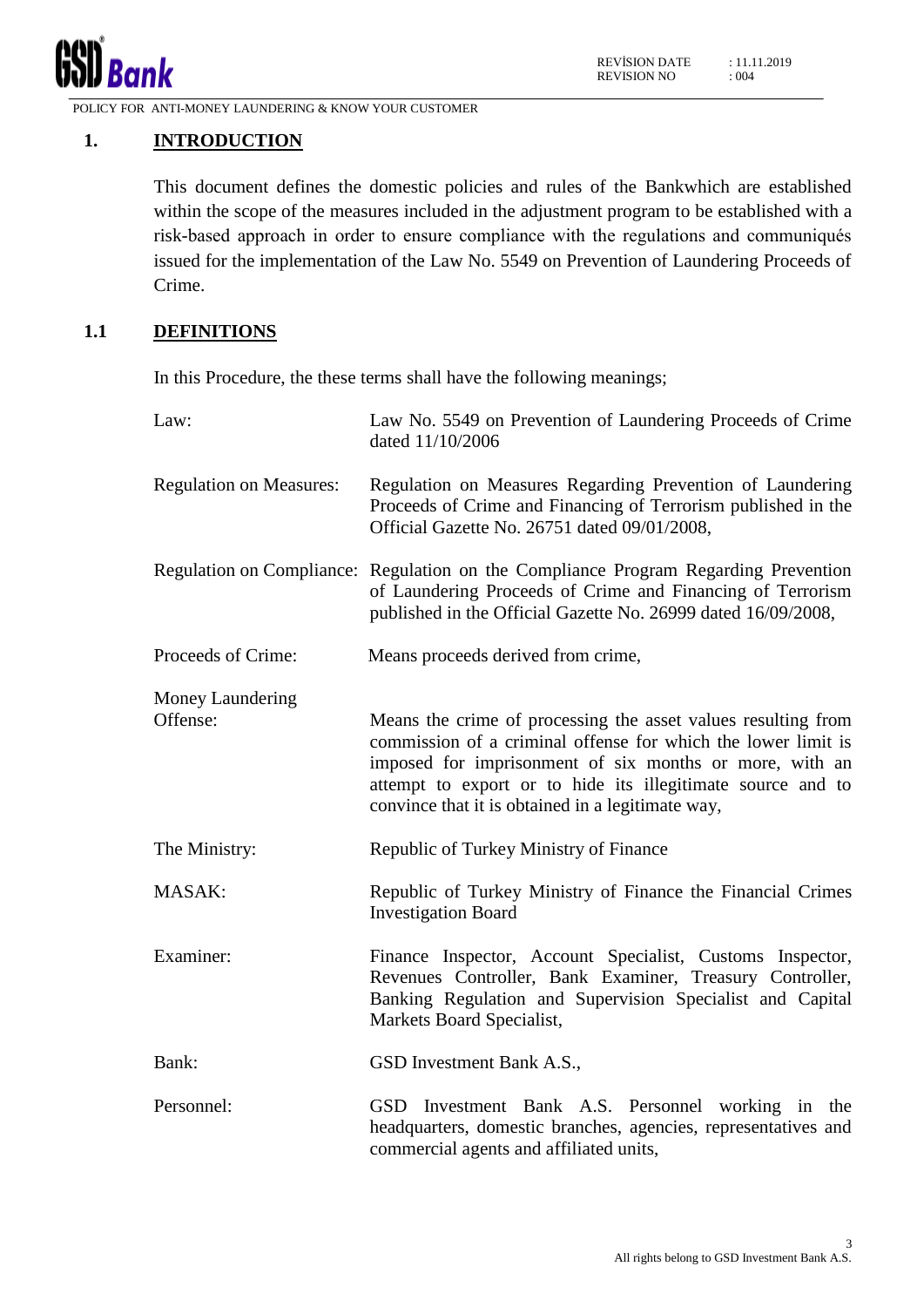

| Continuous business      |                                                                                                                                                                                                                                                                                                                                                                                                                                                                                                                                                                                                                                                                                        |
|--------------------------|----------------------------------------------------------------------------------------------------------------------------------------------------------------------------------------------------------------------------------------------------------------------------------------------------------------------------------------------------------------------------------------------------------------------------------------------------------------------------------------------------------------------------------------------------------------------------------------------------------------------------------------------------------------------------------------|
| relationship:            | Means the business relationship with continuity between our bank<br>and the customer, as a result of services such as opening an<br>account, granting a loan, financing, factoring, leasing,                                                                                                                                                                                                                                                                                                                                                                                                                                                                                           |
| <b>Beneficial Owner:</b> | Real persons who perform transactions with the Bank, real<br>person/persons who control or are the final beneficiary of the<br>accounts or transactions of real persons, legal entities or<br>institutions which are not legal entities, who are acted on behalf of,                                                                                                                                                                                                                                                                                                                                                                                                                   |
| Financial Institution:   | Means banks, other organizations authorized to issue bank cards or<br>credit cards, competent institutions, money lenders under the<br>scope of legislation on money lending business, financing and<br>factoring companies, capital market intermediary institutions,<br>futures intermediary firms and portfolio management companies,<br>trustees, investment trusts, insurance, re-insurance and pension<br>companies, insurance and re-insurance brokers, leasing companies,<br>organizations providing settlement and custody services within the<br>framework of capital market legislation and Postal and Telegraph<br>Organization A.S. as limited to the banking activities, |
| Risk:                    | Means the possibility of loss of reputation or financial damage to<br>which our Bank or its personnel may be exposed for reasons such<br>as the use of the services provided by our Bank for the purpose of<br>laundering proceeds of crime or financing of terrorism or our<br>Bank's failure to comply with the obligations in accordance with<br>the Law and regulations and communiqués issued pursuant to Law,                                                                                                                                                                                                                                                                    |
| <b>Customer Risk:</b>    | The risk of abuse of the Bank as a result of enabling intensive use<br>of cash, the purchase or sale of high value goods or the easy<br>transfer of international funds for the business line in which the<br>client operates; and actions of the client or those acting on behalf<br>or account of the client for the purpose of laundering proceeds of<br>crime or financing of terrorism,                                                                                                                                                                                                                                                                                           |
| Service Risk:            | The risk that the Bank may be exposed to due to non-face-to-face<br>transactions, private banking, correspondent banking services or<br>new products to be presented using emerging technologies,                                                                                                                                                                                                                                                                                                                                                                                                                                                                                      |
| <b>Country Risk:</b>     | The risks that may be incurred by business associations and<br>transactions with citizens, companies and financial institutions of<br>the countries announced by the Ministry and which do not have<br>adequate regulation on the prevention of laundering and financing<br>of terrorism, do not cooperate in fight against these crimes, are<br>considered risky by the competent international authorities,                                                                                                                                                                                                                                                                          |
| <b>Risky Countries:</b>  | Refers to the countries announced by the Ministry and which do<br>not have adequate regulation on the prevention of laundering and<br>financing of terrorism, do not cooperate in fight against these                                                                                                                                                                                                                                                                                                                                                                                                                                                                                  |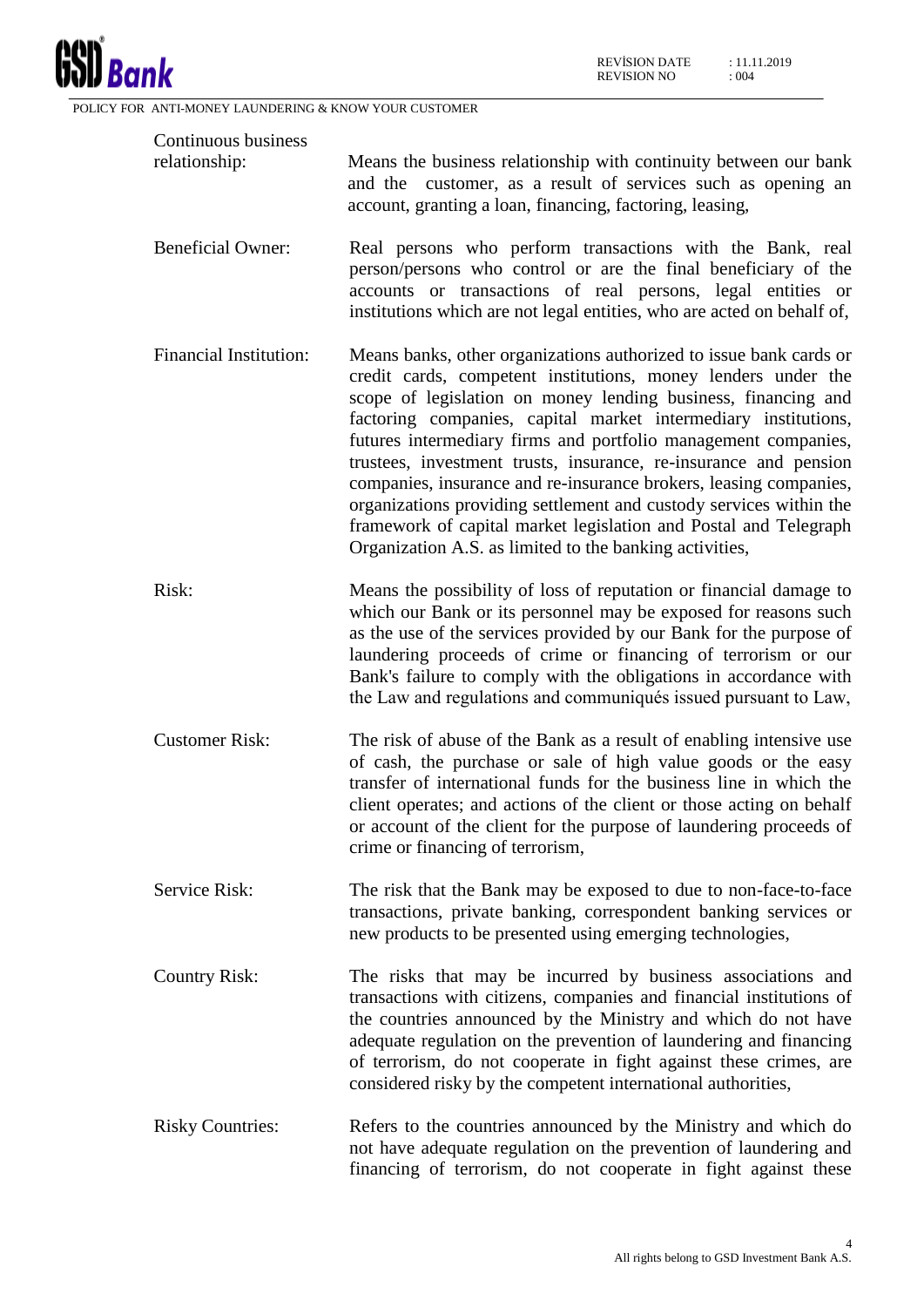

crimes, are considered risky by the competent international authorities,

- Shell Bank: Means a bank that does not have a physical service office in any country, does not employ full-time personnel and is not subject to the supervision and permission of an official authority in terms of banking transactions and records,
- Wire Transfer: Means the transaction carried out to transfer a certain amount of money and securities from a financial institution on behalf of the originator to the beneficiary persons in another financial institution by using electronic means,
- Compliance: Means the adjustment with the legislation and the policies and rules of the Bank and the banking practices regarding the prevention of the laundering of proceeds of crime and financing of terrorism,
- Compliance Program: Means the body of measures consisting of the establishment of institutional policies and procedures, risk management, monitoring and control, training and internal audit activities, appointment of compliance officer and establishment of a compliance unit; in order to prevent the laundering proceeds of crime or financing of terrorism, as stated in Article 5 of the Regulation on Compliance;
- Institutional Policy: Means the policies which shall be established by taking the size, business volume of the Bank and nature of the transactions carried out into consideration, within the context of the compliance program regarding customer acceptance, identification and recognition, risk management, monitoring and control, training and internal audit,
- Compliance Officer: Means the personnel who is assigned and authorized to ensure compliance of the bank with the liabilities imposed by the Law and the legislation enacted on the basis of Law,

# <span id="page-4-0"></span>**1.2. OBJECTIVE**

These policies intend to ensure compliance of the Bank with its obligations to prevent the laundering proceeds of crime and financing of terrorism and define the strategies, internal controls and measures, rules of operation and responsibilities to mitigate the risks that Bank customers are exposed to by evaluating the Bank's customers, transactions and services with a risk-based approach and ensure employee awareness of these issues.

# <span id="page-4-1"></span>**1.3. SCOPE**

The institutional policy covers the activities of all departments, units and branches of the Bank as well as, agencies, representative offices and similar affiliated units.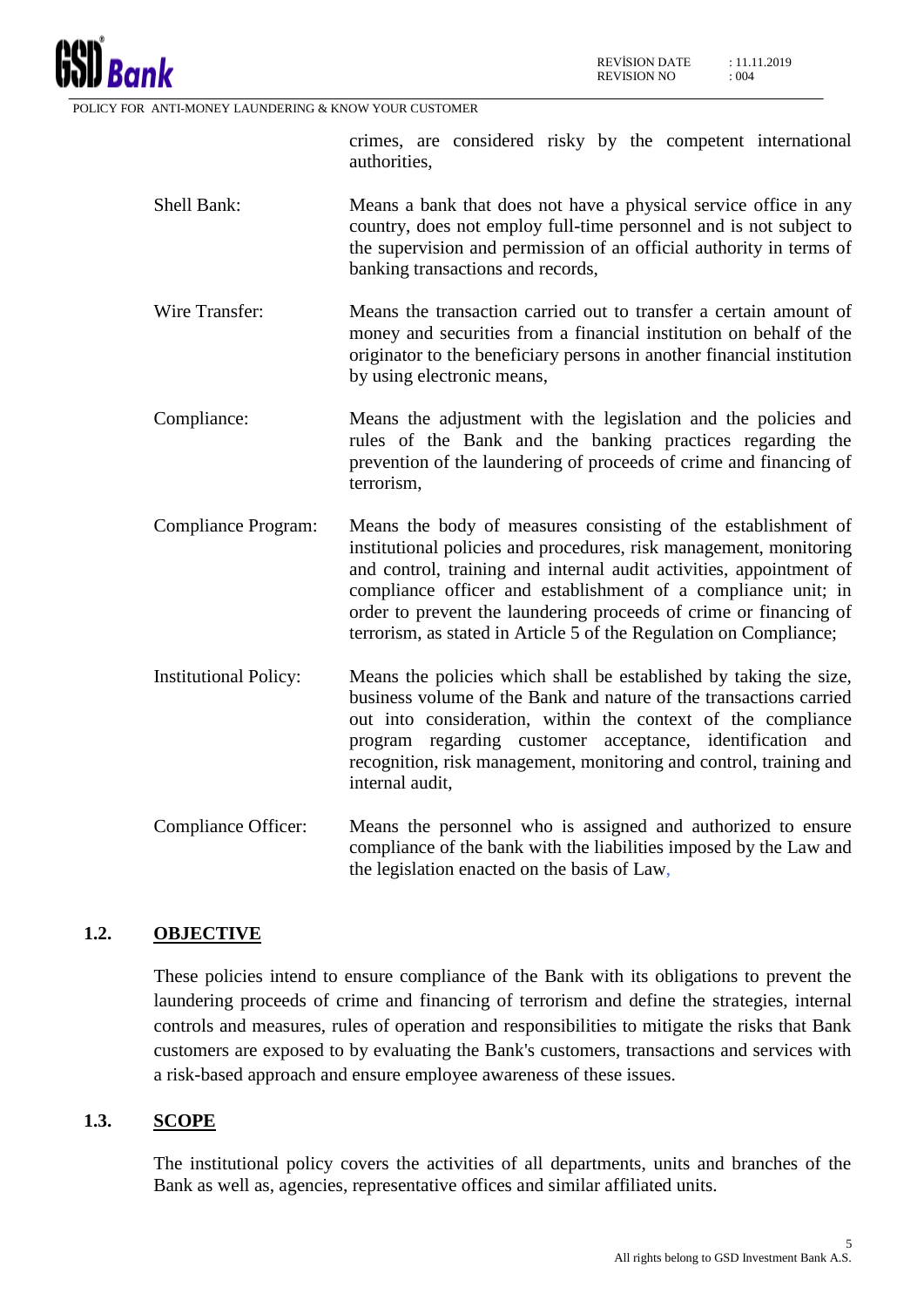

#### <span id="page-5-0"></span>**1.4. GENERAL PRINCIPLES**

- 1. This policy has been established through a risk-based approach to ensure compliance with the obligations related to the prevention of laundering proceeds of crime and financing of terrorism, and of our customers, transactions and services.
- 2. It is expected that our banking activities will be carried out in accordance with the principles stated in the policies mentioned below, the application instructions and work flows should be determined in accordance with these principles and the relevant personnel should be informed in timely, including the amendments made, and all personnel should pay utmost care and attention in accordance with their responsibilities. No level of Bank personnel has the authority to take initiative in transactions that do not comply with legal obligations.
- 3. In the application instructions and work flows to be prepared in accordance with this policy, departments, units and persons responsible for the approval, realization, reporting and monitoring of transactions in accordance with risk limits and those responsible for operational rules are determined.
- 4. Any amendments in the legislation regarding prevention of proceeds of crime and financing of terrorism shall be reflected to the bank's internal regulations without delay and personnel shall be informed.
- 5. Necessary precautions shall be taken for the retainment for the minimum period of eight years and submission to the authorities if requested, from the date of issuance of the documents relating to liabilities and operations in every environment, the date of the last registration of the books and records; from the date of the last transaction of documents and records relating to identification. The date on which the account is closed is taken into consideration as the start date of the documents related to the ID clarification related to accounts.
- 6. Measures shall be taken in order to inform the related institutions in a timely and complete manner, within the scope of the obligation to provide information continuously.
- 7. All personnel shall exercise due diligence to provide appropriate working environment and necessary facilitation during the audit of MASAK and auditors in accordance with the relevant regulations, to provide all kinds of information and documents requested without introducing any written provisions in special law, to keep books and documents ready and available on time, to ensure access to all records including data processing system.
- 8. This policy come into force with the approval of the Board of Directors and can only be amended by the approval of the Board of Directors.
- 9. These policies for prevention of laundering proceeds of crime and financing of terrorism are informed to the relevant personnel.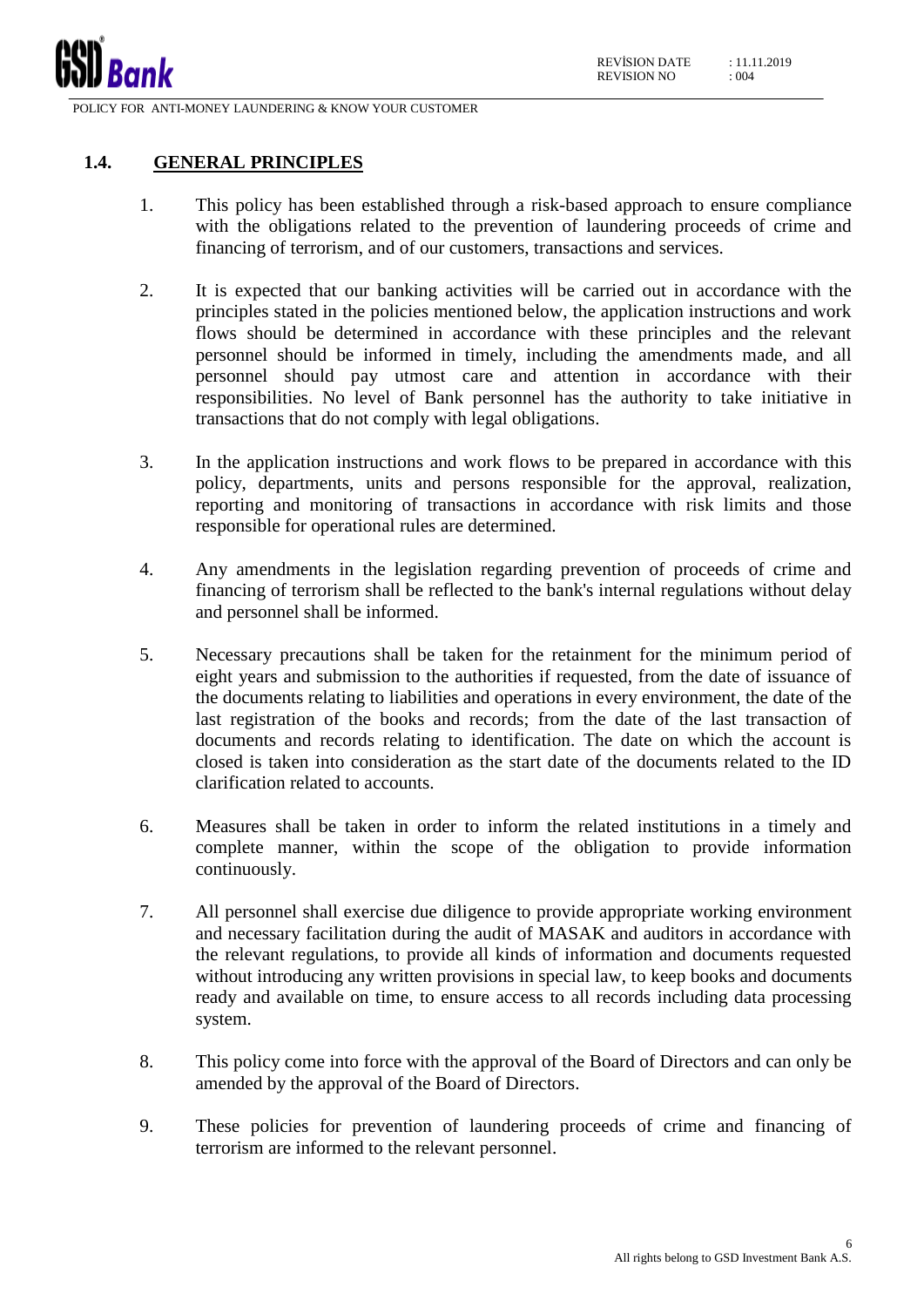

10. It is essential that our Bank comply with the AML policies and procedures of the majority shareholder of our Bank within the scope of our country's legislation. The AML policies and procedures of the majority shareholder of our Bank are evaluated by the Compliance Unit and the rules that are not contrary to the legislation of our country are reflected in our Bank's procedures.

All departments, units, branches, institutions subject to consolidation and all personnel must comply with the AML policies, procedures and instructions of our Bank's majority shareholder and our Bank in all work and transactions.

It is the primary responsibility of every employee to protect the majority shareholder of our Bank and our Bank from the AML risk. All personnel must exercise due diligence to avoid the AML risk, to avoid conflict with legal regulations, bank policies and procedures and the regulations of our bank's majority shareholder and to take all necessary precautions to ensure that the bank is not exposed to AML risk.

#### <span id="page-6-0"></span>**1.4.1. Customer Acceptance, ID Clarification and Recognition**

The Bank establishes an effective customer acceptance, ID clarification and customer recognition system in accordance with the general principles of the client recognition and having the following characteristics in order to comply with the obligations of prevention of laundering of proceeds of crime and financing of terrorism.

- 1. In terms of establishing a continuous business relationship based on openness and trust in the Bank with the customers, sufficient information shall be gathered on the real identity and address, the consistency of the documents and information within themselves, the nature and intention of the business relationship, the reasons for choosing the bank, business, business activities, business history, financial situation and funding sources, necessary precautions shall be taken to ensure that all customers are recognized, unrecognized and unidentified customers' transactions are not accepted, it shall be ensured that the personnel pay maximum attention to these rules in their customer transactions.
- 2. Regardless of the amount in the continuous business relationship, when the total amount of transaction or the amount of multiple transactions connected with each other is twenty thousand TL or more, when the amount of transactions in domestic or foreign electronic transfers or the total amount of multiple transactions connected with each other is two thousand TL or more,regardless of the amount in situations that require the reporting of suspicious transactions, regardless of the amount when there is doubt about the adequacy and accuracy of previously obtained customer credentials, information about the identity shall be collected and this information shall be confirmed and the identity of the persons acting on behalf or account of the customers and the customers shall be determined.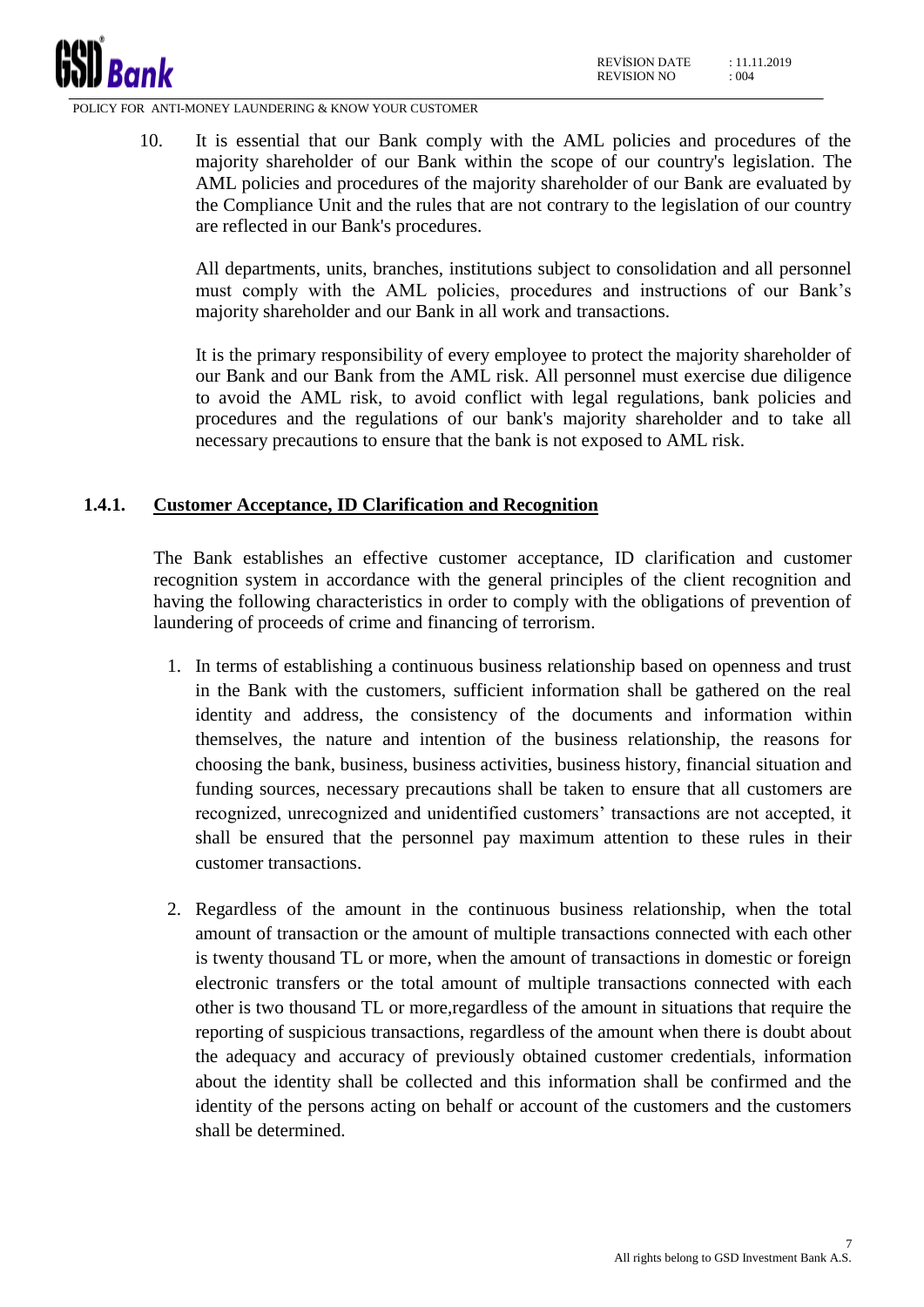

- 3. ID Clarification shall be completed before establishing a business relationship or performing a transaction requiring identification.
- 4. Compliance with the new regulations of the information within the scope of identity determination of the customers who have been established before the obligations set forth in the legislation on terrorism financing and whose identity has been determined according to the legislation in force before that date shall be completed within the deadlines determined by the relevant legislation The transactions requested by the customers which can not be completed within the specified times shall not be carried out without proper ID clarification. In addition, if there are no transactions requested by the customer up to the time specified in the legislation, the information within the scope of the identification of these customers shall be complied with at the date of the first transaction request of the customer including transactions not carried out face to face and before the transaction is carried out.
- 5. For all new and existing customers, a minimum level of information about the customer's status, needs, and business relationship objectives shall be obtained, recorded, and retained before opening any accounts or performing transactions.
- 6. In case of any suspicion about the authenticity of the documents used for the purpose of confirming the information for identification purposes (fake, stolen, etc.), the authenticity of the document shall be verified by reference to the person, institution or other competent authorities who regulate the document of doubt as to the extent possible.
- 7. In the subsequent transactions of the customers who have been previously duly identified within the continuous business relationship scope, the information on the identity shall be compared with the information by our bank. In the event that the received information is suspected to be inaccurate, the accuracy of this information shall be verified by comparing the information in these documents with the information in the Bank after the presentation of the principal identity documents or their notarized certified copies.
- 8. Necessary precautions shall be taken to determine if the person requesting the transaction is acting on his/her behalf but on the account of another person, and the identity of the beneficial owner (person who is acted on the account of ) . The identification and authorization status of the persons who declare that they are acting on behalf of another person and the identification of the beneficial owner of the transaction shall be performed.
- 9. When a continuous business relationship is established with legal entities registered with the trade registry, the identity of real and legal person partners who have a share of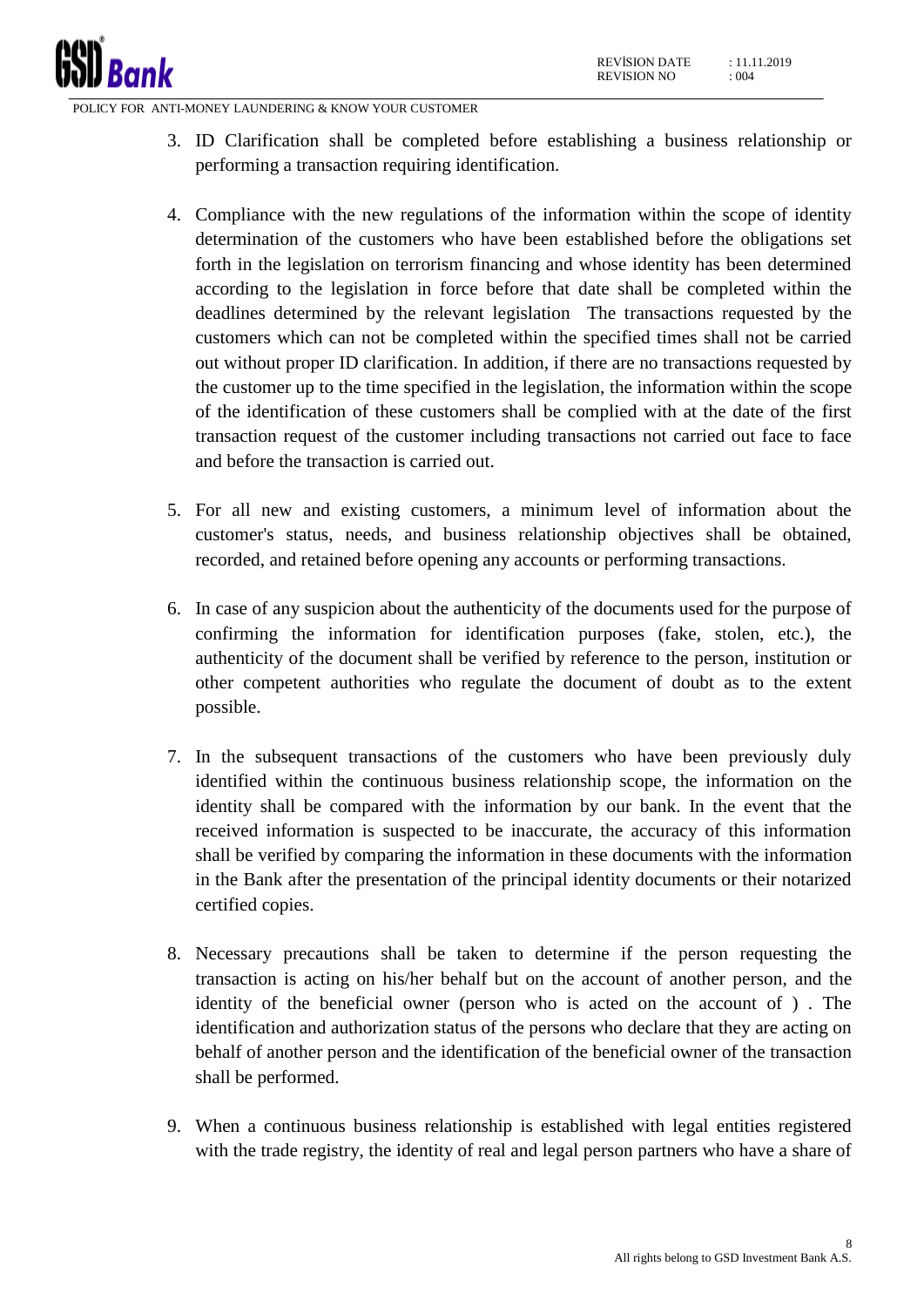more than 25% shall be determined, measures shall be taken to ensure that they have the right information about those who manage, control and hold the entity.

- 10. If anyone who claims that he or she does not act on someone else's behalf is suspected to have acted on his/her behalf but for someone else's account, a reasonable level of investigation shall be done by the personnel in order to reveal the real beneficiary.
- 11. Special attention shall be paid if the requested transaction is complicated, extraordinarily large, with no apparent reasonable legal and economic purpose, necessary precautions shall be taken to obtain sufficient information about the purpose of the process, the information, documents and records obtained in this way shall be retained for presentation to the supervisory staff or authorities when requested.
- 12. In the matters of determining the identity of the client, the person acting on the client's behalf and the real beneficiary and obtaining information about the business relationship or the purpose of the transaction, our group companies can establish or operate a business relationship by relying on a financial institution (third party) in their area to take precautions in relation to the customer. In this case, our bank shall immediately receive the customer's credentials from the third party. In such cases, the ultimate responsibility under the legislation belongs to our bank. This does not apply to transactions between financial institutions and our Bank on behalf of the customer, agents and similar units, and relationships with the persons who have the services of extension or complementary services of the main service units. The third party trust principle shall not be applied in transactions with financial institutions other than our group companies.
- 13. Employees; can not establish a business relationship and can not perform the transaction requested from them in cases where they are unable to clarify an identification or obtain sufficient information about the purpose of the business relationship.
- 14. In case the identification and confirmation that has to be done due to the suspects about the adequacy and authenticity of previously obtained customer credentials can not be done, the business relationship shall be terminated and it shall also be assessed whether or not they are of a nature that could be subject to a suspicious transaction notification. There is no need to terminate the business relationship if there is no doubt about the adequacy of the customer's identity.
- 15. In foreign correspondent relationships; it shall be investigated for whether the financial institution has been under investigation for laundering and financing terrorism, whether it has been punished or not, its business subject, its reputation and whether it has been subject to adequate testing, it shall be assessed to ensure that the system of fight against laundering and terrorism of financing of this financial institution is effective and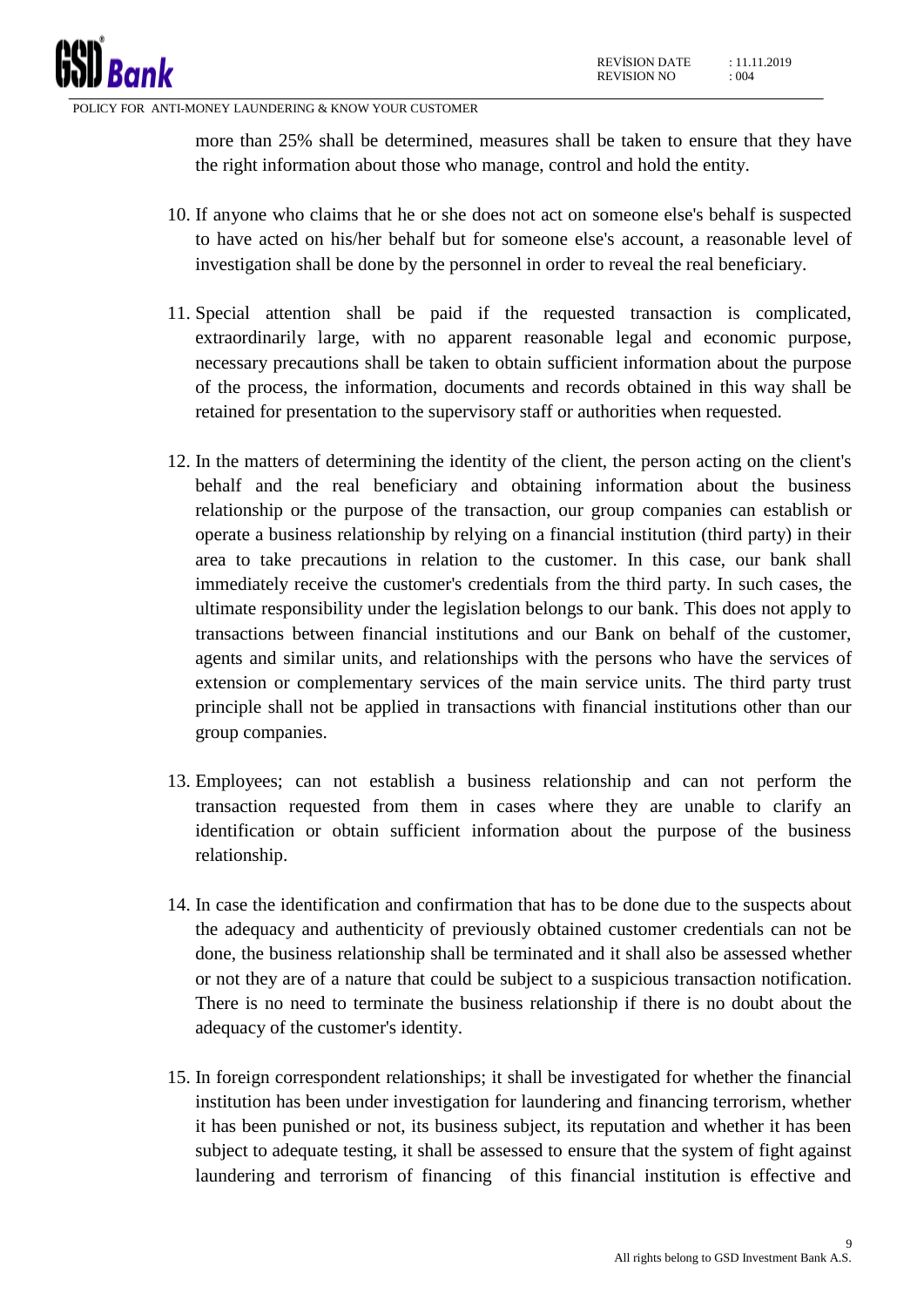appropriate, the approval of the General Manager or the relevant Assistant General Manager shall be obtained before establishing a new correspondent relationship, signed questionnaires shall be provided, including policies on the prevention of proceeds of crime and terrorism financing, necessary measures shall be taken to ensure that the counterpart financial institution has taken adequate measures within the framework of the existing legislation and that it can provide the identity information of the concerned customers when requested in cases where the correspondent relationship includes the use of transacted correspondent accounts.

- 16. No correspondence relationship shall be established with shell banks and financial institutions that can not be sure that their accounts do not use shell banks.
- 17. If there is any suspicion, information or document that the assets and funds of persons and institutions have not been obtained from legal means, these persons and institutions shall not be accepted as customers, and also guarantees and sureties shall not accepted even if they are not direct customers.
- 18. In the event that the transactional assets made or attempted to be made via the bank or bank; is obtained from illegal means or used for illegal purposes, in this context, for terrorist acts or for use by terrorist organizations, terrorists or terrorist financiers, or any information, suspicion or doubt is existent that it is related to these, suspicious transactions shall be immediately reported to the Compliance Officer in accordance with the principles and procedures set forth in the "Suspicious Transaction Notification Application Instruction" to be prepared and announced to the entire Bank. No amount shall be taken into account in the notification of the suspicious transactions mentioned, whether there is a reasonable cause to require a suspicion or doubt shall be assessed by considering multiple transactions together when necessary.
- 19. No information can be given to anyone, whether or not the suspicious transaction notification has been made or will be made, other than the information given to the inspectors assigned to the obligation audit and to the courts during the trials, including those involved in the transaction. The confidentiality obligation shall also include all personnel who reports internally to the Compliance Officer and are aware of any suspicious transaction notifications in any way.

# <span id="page-9-0"></span>**1.4.2. Risk Management:**

This policy, Risk management which takes the size of the bank, the business volume and the nature of the transactions carried out into consideration, aims to identify, rate, monitor, evaluate and mitigate the risks that can be incurred in the issues of laundering of proceeds of crime and financing of terrorism. For this purpose, an effective risk management system in accordance with the following principles shall be established within the Bank.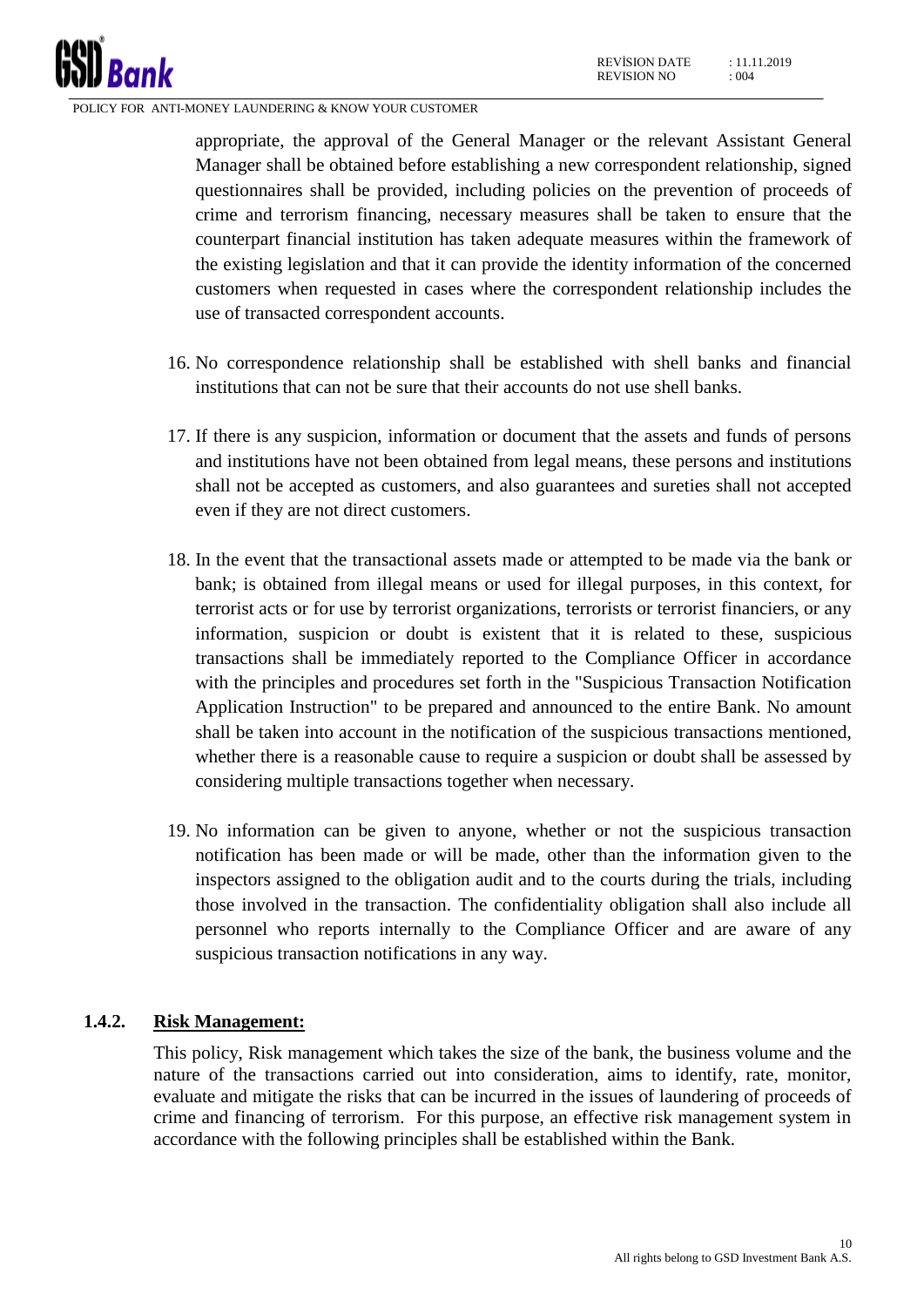

- 1. The risk-based approach shall continuously monitor that transactions carried out by customers are in accordance with information regarding customers' business, business activities, business history, financial situation, risk profile and funding sources.
- 2. Information, documents and records about customers shall be kept up to date. Careful attention must be given to the fact that the documents to be submitted or deposited to the Bank during application contain adequate information and that the information provided is coherent.
- 3. The correctness of the information received for the identification of customers, such as the telephone and fax number and e-mail address, shall be verified by contacting them using these tools when necessary within the framework of the risk-based approach.
- 4. Transactions that are carried out outside of the continuous business relationship shall also be closely monitored by the risk-based approach.
- 5. The bank shall pay special attention to the risk of using facilities introduced by new and developing technologies for money laundering and terrorist financing and to take appropriate measures for its prevention.
- 6. Special attention shall be paid to transactions such as cash electronic transfers,
- 7. The transactions which are not related to the customer's financial profile and not suitable for their activities shall be closely monitored; it shall be observed whether there is a reasonable ratio between the customers' job/profession, financial situation and operations; appropriate and effective measures shall be taken, including setting the maximum amount and the number of transactions.
- 8. Special attention shall be paid to the business relationships and transactions with real persons and legal entities, non-legal entities located in risky countries and citizens of this country; information is gathered and recorded as far as possible regarding the nature and purpose of transactions which are not reasonably for legal and economic purposes.
- 9. Risk management activities are carried out within the Bank within the scope of the legislation related to the laundering of proceeds of crime and financing of terrorism.

#### <span id="page-10-0"></span>**1.4.3. Monitoring and Control:**

In order to protect the bank against the risks arising from the legislation on prevention of laundering proceeds of crime and financing of terrorism and to monitor and control continuously whether the activities are carried out in accordance with the the Law and the regulations and communiqués issued in accordance with the Law and and the institutional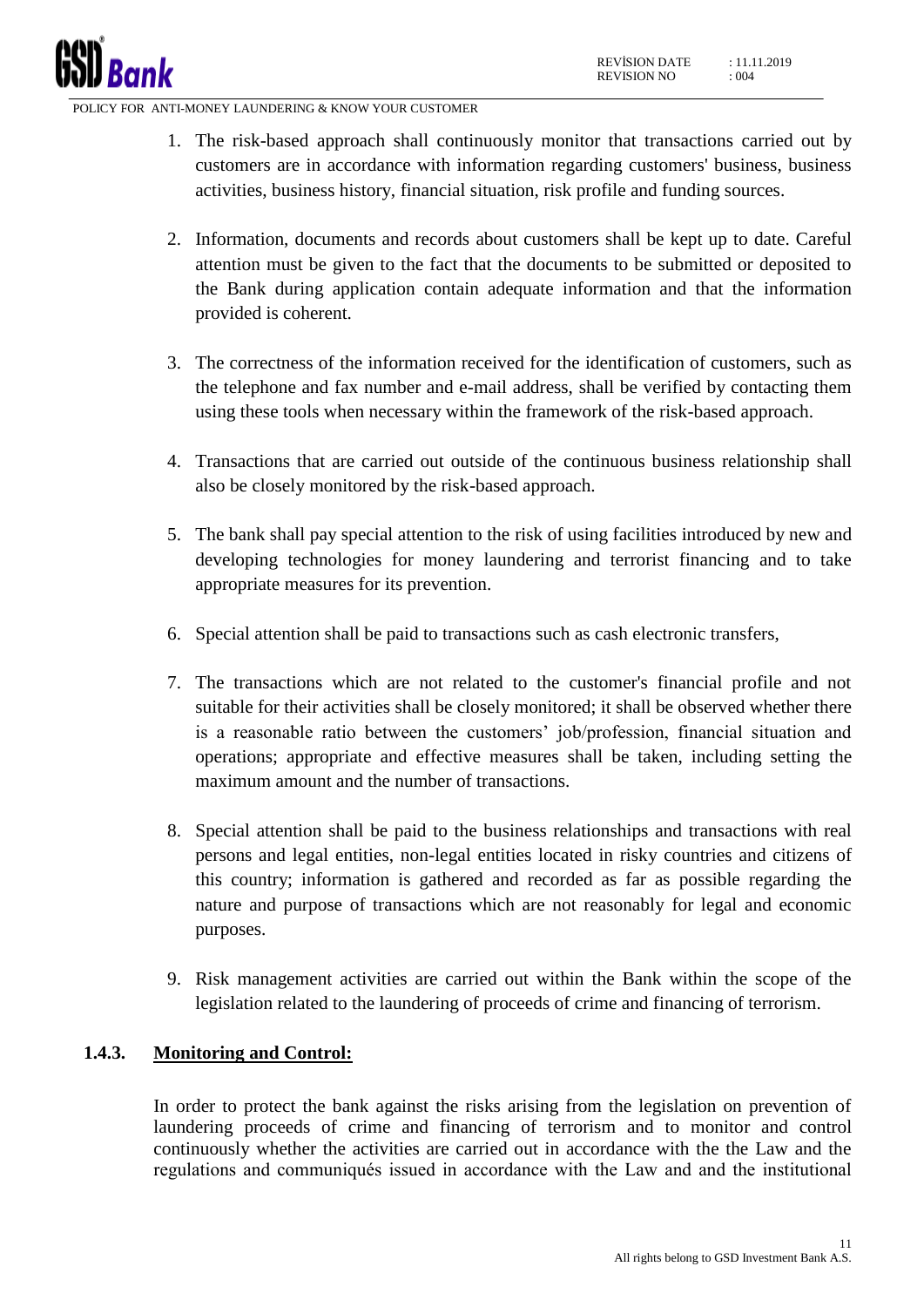

policies and procedures, monitoring and control activities shall be carried out within the Bank under the scope of the following principles, considering the size of the bank, the volume of business and the nature of the transactions carried out.

- 1. Monitoring and controlling activities shall at least include the following activities;
	- Monitoring and controlling the customers and transactions in the high-risk group,
	- Monitoring and controlling transactions conducted with risky countries,
	- Monitoring and controlling complex and unusual transactions,
	- Obliged party's control, through sampling method, of whether the transactions exceeding the amount which the obliged party will determine according to the risk policy are consistent with the customer profile,
	- Monitoring and controlling linked transactions which, when handled together, exceed the amount requiring customer identification,
	- Control of customer related information and documents which are required to be kept in electronic environment or in written form and the information required to be placed in wire transfer messages, completing the missing information and documents and updating them,
	- During the business relationship, ongoing monitoring whether the transaction conducted by the customer is consistent with information regarding business, risk profile and fund resources of the customer,
	- Control of the transactions carried out through using systems enabling the performance of non face-to-face transactions,
	- Risk based control of services that may become prone to misuse due to newly introduced products and technological developments
- 2. Monitoring and control activities are carried out by the Compliance Officer within the scope of the principles specified in MASAK legislation. The Compliance Officer has the authority to request all kinds of information and documents related to the duties of all units within the Bank and to have access to them in a timely manner.
- 3. The deficiencies determined by the Internal Control Department regarding the compliance with the obligations imposed pursuant to the law shall be reported to the relevant units and the results shall be followed in order to take necessary measures.

#### <span id="page-11-0"></span>**1.4.4. Training:**

In order to ensure compliance with the obligations imposed by the Law and regulations and communiques issued in accordance with the Law, to create a corporate culture by increasing the sense of responsibility of personnel regarding the institutional policy and procedures and risk-based approach and to update personnel knowledge, training activities shall be carried out within the bank, in line with the business volume, size and changing conditions.